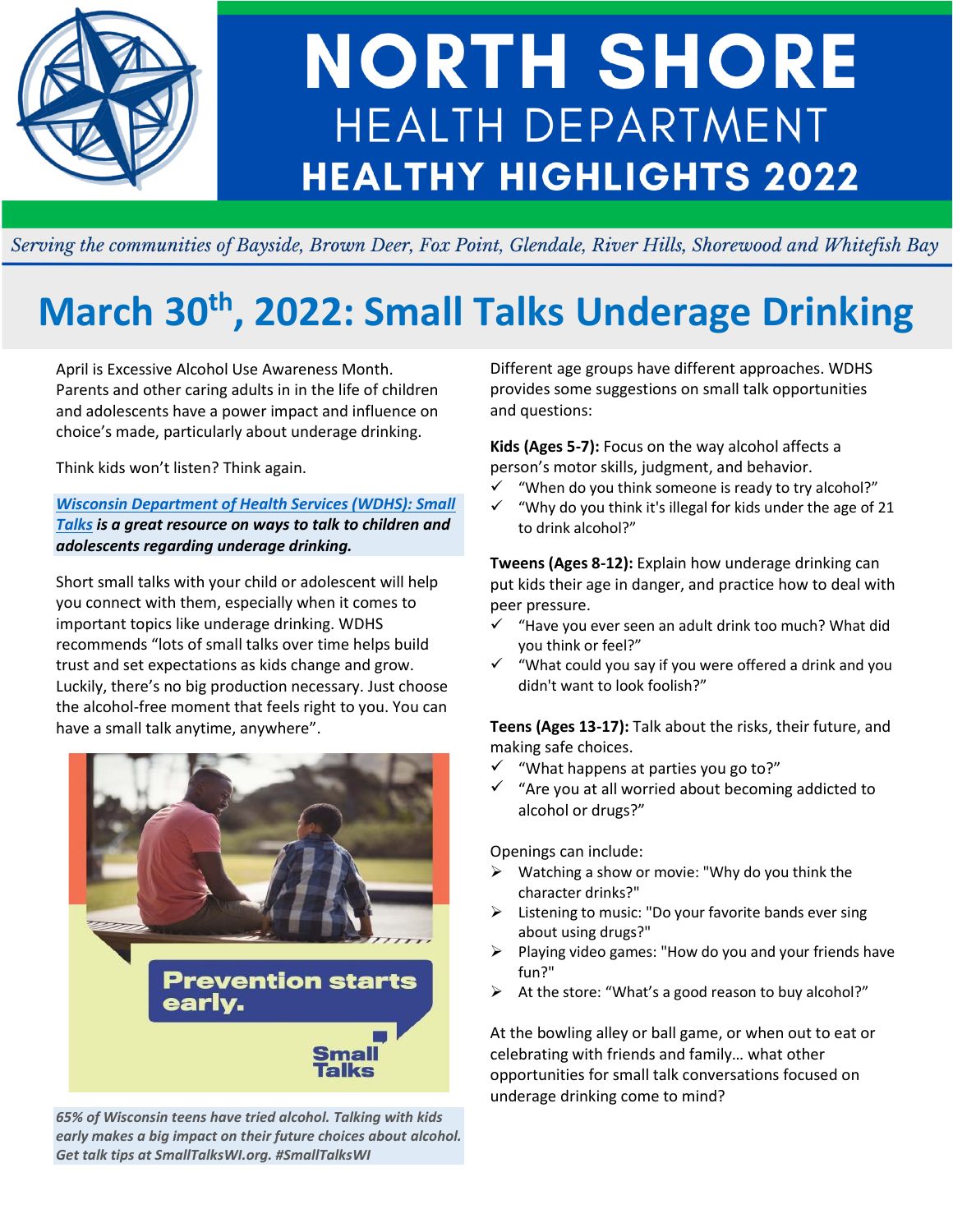# **WHAT HAS NSHD BEEN WORKING ON?**

# *We are excited to announce our new Health Officer -* **Becky Rowland, MPH, MBA**

*Public health work is Becky's life's work. She adopts a relational approach in her practice, building strong relationships with clients, constituents, and teams. She is deeply committed to supporting individuals to live their best lives, while mindfully stewarding resources to make the most impact. Her career, although always rooted in her desire to serve, has moved from the nighttime streets (harm reduction, and youth outreach) to clinical settings (HIV, clinical research, and LGBT+ Health) to local government health departments (City of Evanston, City of Milwaukee).*

*Born and raised in Chicago, Becky currently lives in Cedarburg, Wisconsin. She earned her Master's of Public Health in 2016 and her Master's of Business Administration in 2020. She is married to her best friend (Camm), loves sewing, reading, gardening, her huge extended family, and getting her butt kicked in all games by her kiddos—Wynn (age 9) and Calla (age 7.5).*

## **[READ OUR SPRING NEWSLETTER](https://mailchi.mp/nshealthdept.org/spring-2022-newsletter-from-nshd-6180946)**

*\_\_\_\_\_\_\_\_\_\_\_\_\_\_\_\_\_\_\_\_\_\_\_\_\_\_\_\_\_\_\_\_\_\_\_\_\_\_\_\_\_\_\_\_\_\_\_\_*

*FOR SPRING HEALTH & WELLNESS INFORMATION, TO LEARN ABOUT LOCAL EVENTS, AND TO STAY UPDATED ON THE WORK OUR DEPARTMENT IS DOING IN THE COMMUNITY.*



Among the notable health observances coming up in April are [National Minority Health Month,](https://www.minorityhealth.hhs.gov/nmhm/) [National Public](http://nphw.org/)  [Health Week,](http://nphw.org/) [STD Awareness Week](https://www.cdc.gov/std/saw/index.htm) an[d World](https://www.who.int/campaigns/world-immunization-week/world-immunization-week-2022)  [Immunization Week.](https://www.who.int/campaigns/world-immunization-week/world-immunization-week-2022)



REDGEN AND USM<br>FREE SPEAKER SERIES<br>BRINGS YOU

Under Pressure

with Dr. Lisa Damour

颪

Stress, Anxiety, and Resilience: **Thriving in Uncertain Times** 





\_\_\_\_\_\_\_\_\_\_\_\_\_\_\_\_\_\_\_\_\_\_\_\_\_\_\_\_\_\_\_\_\_\_\_\_

# **MEMORY SCREENINGS**

*Tuesday, April 5 | 12:00-4:00 p.m. North Shore Library | Community Room* **REGISTRATION REQUIRED:**

[https://www.eventbrite.com/e/memory-screenings](https://www.eventbrite.com/e/memory-screenings-tickets-211448075887)[tickets-211448075887](https://www.eventbrite.com/e/memory-screenings-tickets-211448075887)

Sign up for a free memory screening with a Dementia Care Specialist from the Aging and Disabilities Resource Center of Milwaukee County! Memory screenings are designed to detect and identify early signs of memory loss and cognitive changes and are great for brains at all health levels! A Dementia Care Specialist will work with you to address your concerns about memory loss and connect you to any resources you may need, such as a memory clinic or brain health doctor. Space is limited, so sign up early! Masks required.